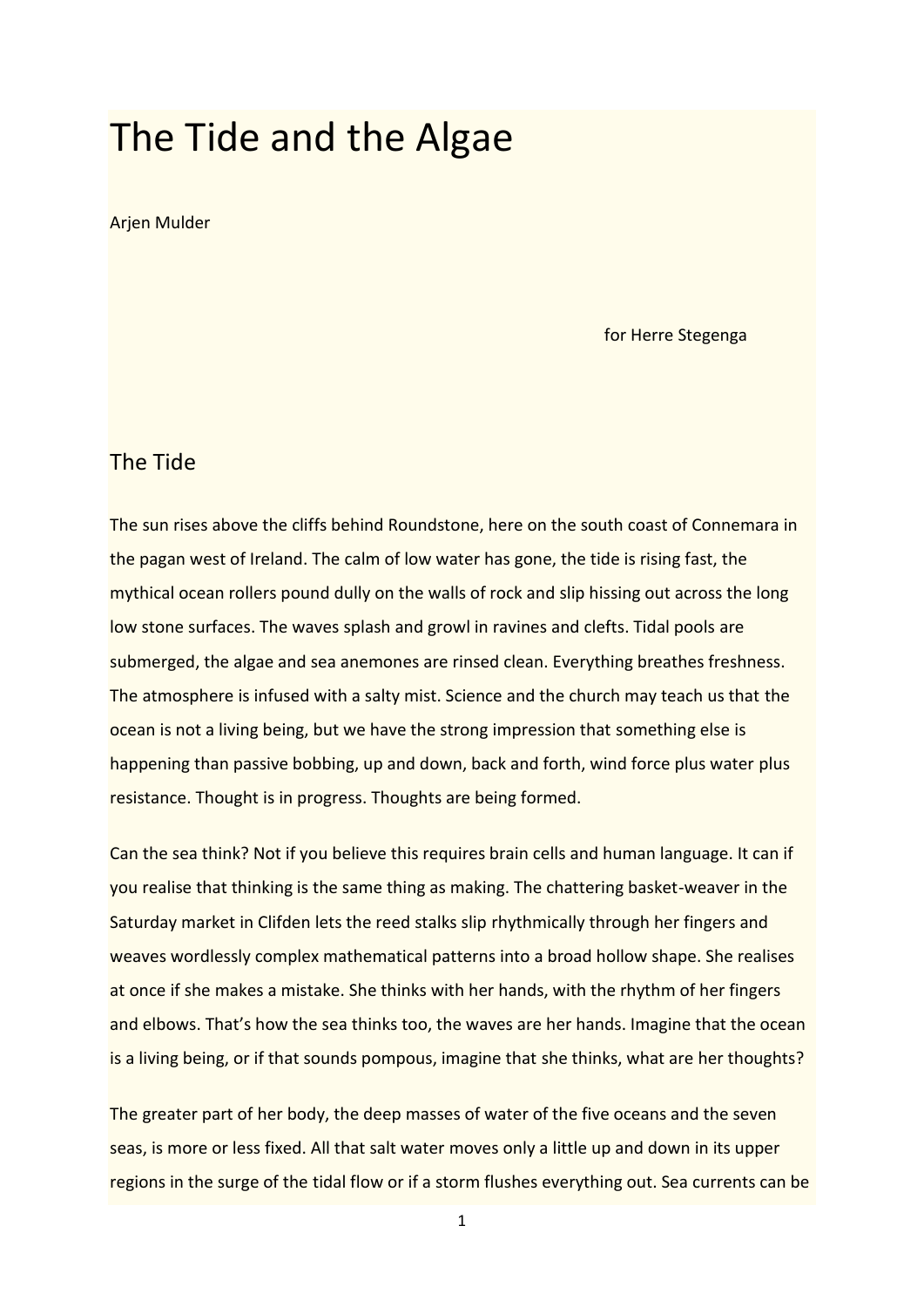recognised from the fact that the rest of the water remains static. Only round the edges of the great currents does the top level of sea water slowly circle. The body of the ocean is a firm, transparent mass and not a length of quivering flesh with tough nerves. It is a supportive medium, a space in which sounds carry far beyond the horizon.

The body-without-organs of the ocean is activated at its periphery when the mass of water is pushed against the coasts by the tidal flow and can go no further, but flows back and the sea realises that there is a limit to what is fluid. Her body has not only depth and a flat surface, but a whimsical edge, a boundary beyond which a very different view of solidity applies.

An unstable underlayer is fatal for all local life. Pebbles and gravel grind the algae and baby crabs that have managed to establish themselves there in peaceful moments. Grains of sand grind every living body, every cell to nothing. Beach sand is sterile. Only the hard basis of a rocky coast, with its many sloping nooks and protected hollows, gives living plants the chance of establishing themselves permanently. And why precisely them and precisely there? Because they belong there. Because the tidal flow and the rocks create precisely the conditions under which they were able to emerge and to have lived undisturbed for one and a half billion years.

The moon governs the water on earth. When the primal ocean rained down on the newly created planet, the moon hung over the spinning Earth and dragged the mass of water behind it into what was now a hundred-metre-high tidal wave that surged around the globe eight times in twenty-four hours. Now, after four and a half billion years of braking by the earth and drifting away by the moon, the tidal wave is only six metres high and washes twice round the world every twenty-four hours. The movement of the tides is a cosmic phenomenon and has a cosmic regularity: 12 hours and 25 minutes per wave. Whatever planetary catastrophes have taken place, always and continuously there has still been somewhere on earth around the continents or islands a tidal strip, with its inhabitants, the algae.

The tide is full of rhythms: from the constant subsonic boom of the deep ocean and the lighter rhythm of the tidal flow to a whole succession of faster, local rhythms of waves that flow back from the surf or strike a tongue of land and hobble diagonally through the straight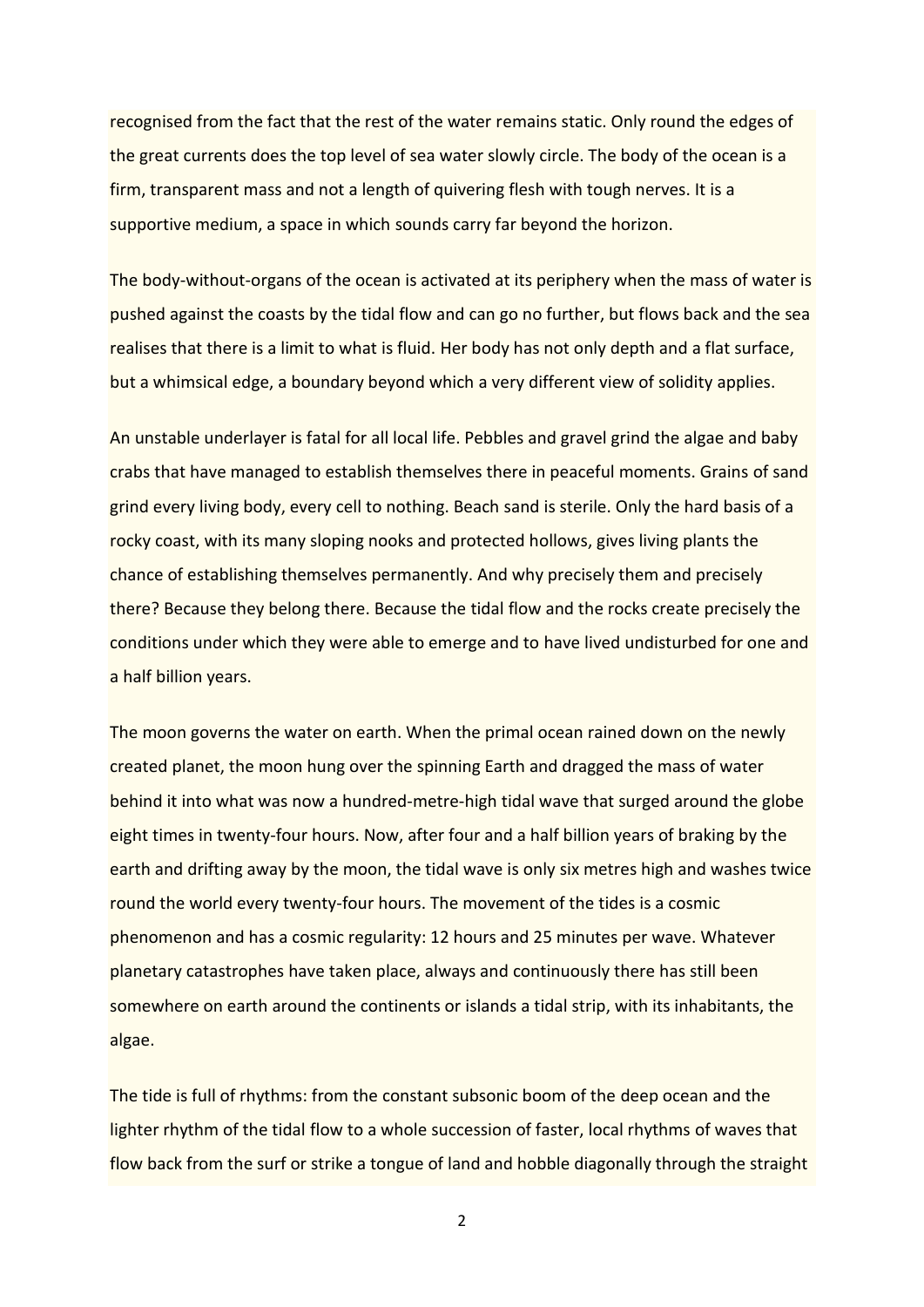pattern of waves of the open bay. Or the many rhythms that fall winds chase across the surface of the water. The rhythms of the wind are much rougher and more arbitrary than those of the sea. No wind succeeds in remaining constant for any length of time, except perhaps for the tropical trade winds. The wind modulates the constant, thrusting water of the surf, from low tide to an hour's high tide and back to an hour's resting low water.

The rhythms floating past merge together, expand, dance on or clash and splash, till new rhythms emerge from the interference which reinforce or extinguish the existing ones. The rhythms vibrate through the water and give it structure. Rhythm makes form. Precisely in those water forms there is room for the algae which establish themselves everywhere again and again, wherever a tidal strip emerges on a rocky coast. The body of an alga produces exactly the right counterforces to the forces that direct the water in the tidal zone. Algae retain their outward form through the counter-pressure that they develop in their cells, but the silhouette and structure of the alga as a whole are not directed from those cells, but come from outside, from the rhythms of the environment. Plant and environment form a single trembling whole.

The tidal zone is the meeting ground of the liquid and the solid element, the unmoving earth. Two opposing principles clash and their friction produces life: many small, concrete things. The fluidity of the water joins with the hardness of the rock and the result are living bodies, tough and flexible. The algae are the thoughts of the tide. They are what the basket weaver weaves.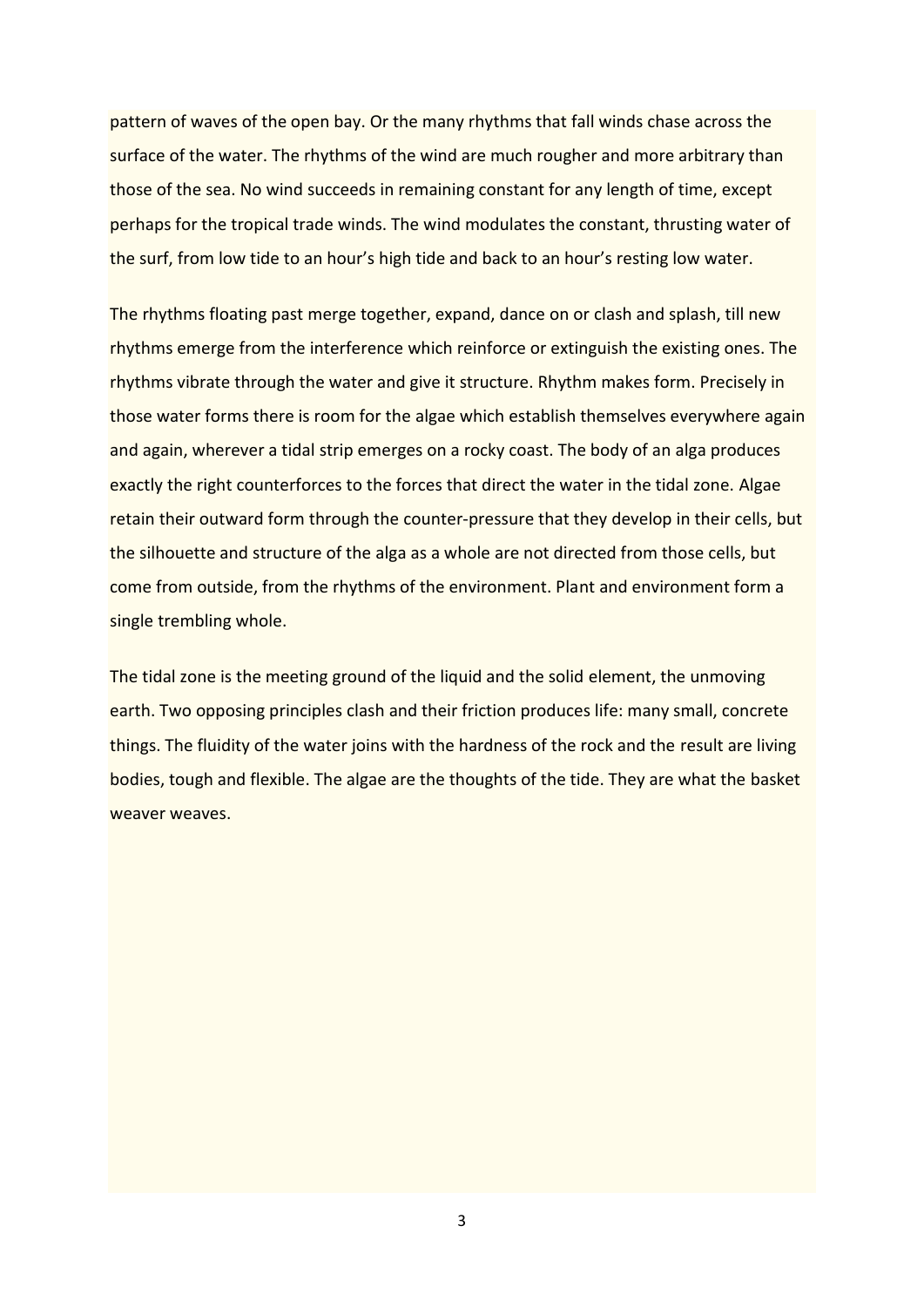

*Porphyra umbilicalis*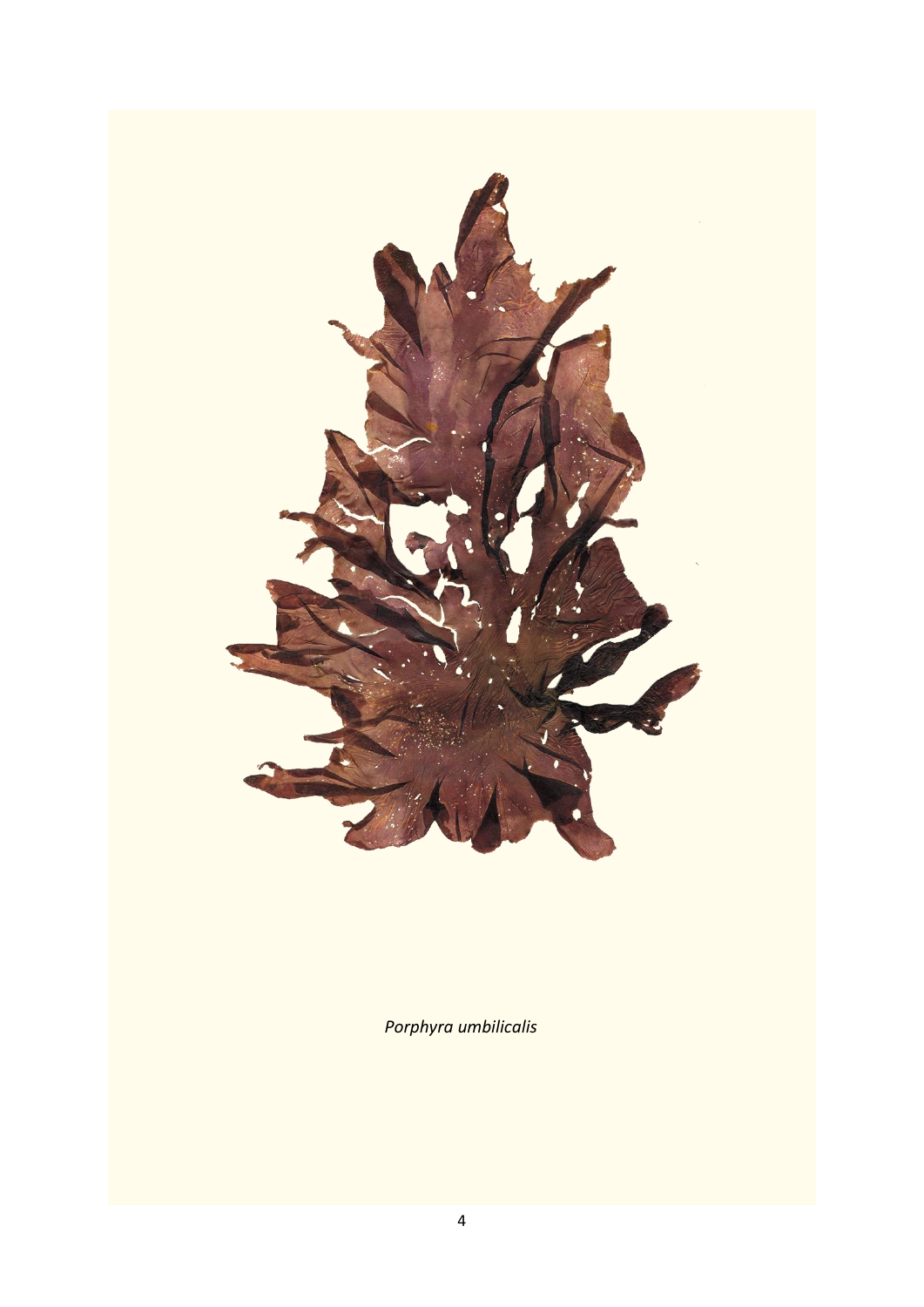## The Algae

About a billion and a half years ago, in the barren tidal strip around the totally dead, mountainous super-continent of Columbia, an ancient bacteria, archaea and a cyanobacteria succeeded in forming a symbiosis. Three completely different single cell organisms combine to form one multicellular plant, an alga. The bacteria are the engineers of life on earth. They devised the cell as the technical form of life, with a complete chemical structure for DNA, respiration, digestion, cell division, photosynthesis and active evolution in a direction chosen by themselves.

The tiny bacteria also work on a megascale. They established the neutral, stable, nitrogenrich atmosphere around the planet. After the necessary obstacles the cyanobacteria succeeded in filling the top three metres of the primal ocean with the oxygen that was necessary for green plants to emerge.

The first green plants are red. They are thin threads with no branches. They stand close together on the bare rocks and form a dark-red narrow strip of lawn, just below low water level, tossed about by the waves. A flexible cylinder is of course the obvious design in water that is rolling rhythmically to and fro.

The design principle is so powerful that the same lawns are still to be found on all the coasts in the world. If it works don't fix it - that is design rule one of evolution. Which raises the question of why there is evolution in the first place. Where does the urge for better come from? It is the local rhythms round the tidal flow that drive formal development. Ordered variation produces ordered variation, and that proceeds step by step. Once you have a thread, all plant forms are possible.

The rapidly evolving red algae are able to weave their strong threads into three-dimensional plans. Hollow tubes, dividing branches, sturdy leaves, floating bushes with an adhesive root, calcareous seaweed, all in a strip of a few metres below low water level and in tidal pools. The flat leaf shape of the purple *Porphyra* is a two-dimensional response to the threedimensional bobbing of the water, sweeping upward and falling backwards, like an evening dress.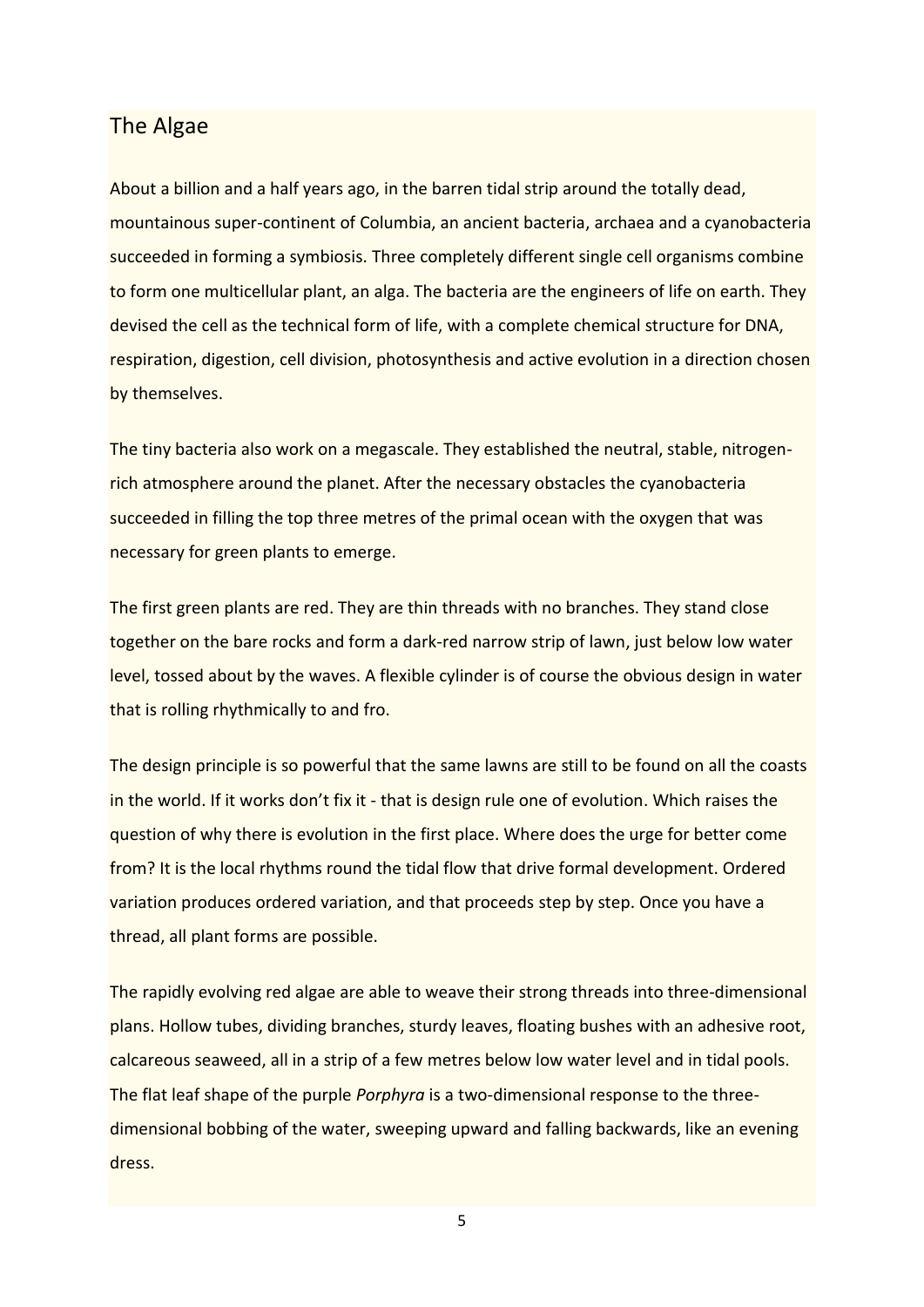The red algae focus their evolution entirely on their own pleasure. In their life cycle they pass through three different bodily shapes, two of which are a-sexual and third of which has two genders. They reproduce by spraying their spoors and fertilised egg-cells in the sea water, whether or not equipped with a tail. Red algae can be found everywhere on the coasts on the same spot in the tidal zone on a hard substratum from which they once emerged.

Because the red algae were the first group of sexual beings, and hence capable of much and rapid genetic variation, they were able to throw themselves to the full into the Darwinian rat-race and fill every corner of the tidal strip a hundred meters deep with more of themselves, making life impossible for all later competitors and founding once and for all the Kingdom of the *Rhodophytae*.

But no, red algae retain their lifestyle in the tide and for the last billion and a half years they have been dancing a rococo choreography whose elegance drives one to distraction, like the demoiselles de Camargo of the tidal garden. A life devoted to the study of red weeds is a life well spent for anyone who wants to be astonished and amused.

When the red algae continent of Columbia breaks up and floats apart in a number of separate floes much more coast and hence place for new life is created. Now the green weeds raise their heads, again in thread, tube, leaf and crust form. Different pigments, but the same position in the tidal strip, the same typology.

Green algae are tougher in construction. They do not build their bodies from separate threads but from layers of massive cells. They are also immensely strong: a strip of sea lettuce at the foot of the sea dyke or a trail of gutweed tubes growing a few metres from the cliff wall and in that way calm the surf a little better than the red algae on their own.

After some to-ing and fro-ing for a billion years a new supercontinent, Rodinia, emerges and around its coast the brown algae appear as the last in the series. They bring a fifth structural plan to the tidal strip. Above the low water-line they establish a zone of brown-yellow, slimy, tough flat tree-trunks often equipped with bubbles. These Fucusses can lie in the sun for hours twice a day at low water, a gain of living territory of several metres.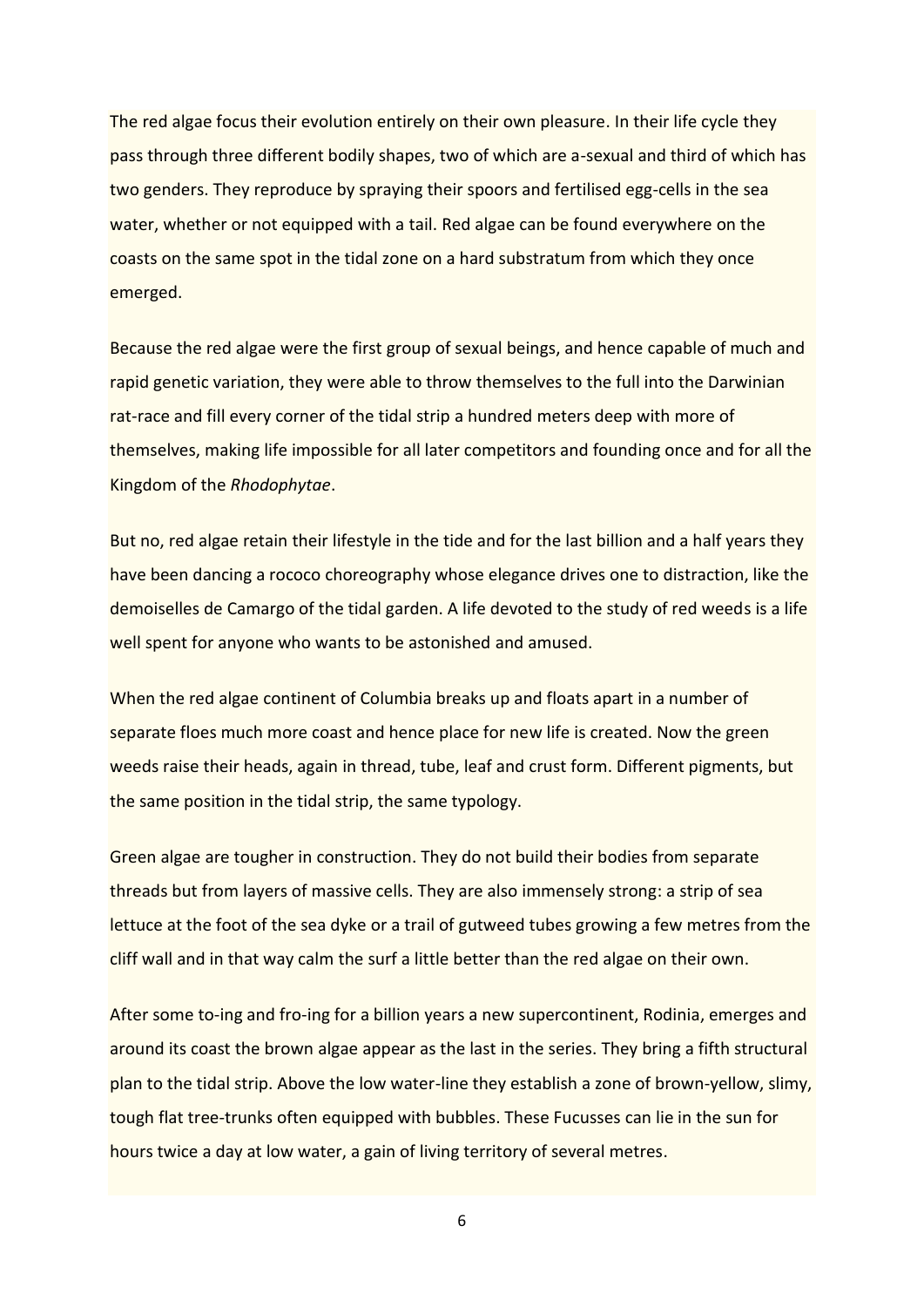Another group of brown algae, the Laminarias, establish themselves on the rocks below the tidal turbulence, in the deeper water. Starting from a firm, branching and securing base, they send up a long slim, massive stem, which just below the surface unfolds into a broad crown of one large leaf or a series of narrow leaves. The brown algae combine the four principles of crust, thread, tube and leaf of their predecessors into a new idea, that of the tree and hence that of the forest, kelp forests in calm, clear sea water.

The coastal algae build their ecosystems out of four layers. A crust of blue, red or green algae covers the bare stone. An enclosed lawn of thread-shaped red or green algae is laid on top. From the lawn arise protected clumps of leaf plants and bushes, red, green and brown algae. And above all this float the wide leaves of the tree-shaped Laminarias that make the whole into a shady, protective sea forest.

With these four layers of tough plants, which all in their own way react to the movement of the water, the ecosystem of the tidal zone moderates to a maximum extent the power of the swell and the pounding waves. It creates peace where unrest prevailed and in that way creates the stages for the smaller epiphytic weeds and especially for the animals. For a billion years the algae were just the only green plants on earth), there were not yet any animals. Nothing nibbled at or bored into them. They did not need to protect themselves against animals, which explains why they embody in such a pure form the rhythms of the sea alone.

When the evolution of animals explodes half a billion years ago, the first filter-feeders like sponges and sea anemones appear among the algae, together with arthropodal creatures that come to graze and hunt, molluscs and sea urchins. Large fish in the kelp forest. Of course they also look for the light of the tidal strip, where there is most oxygen and the water pressure is at its lowest. But what binds the creatures to the coast are the algae, their providers of food and protection, their natural environment. The algae make animal life possible with their stalks and leaves. If the algae are the thoughts of the tide, the coastal creatures are the thoughts of the algae.

With their four zones of algae and animals the rhythms in the tidal strip build a garden that is completely perfect, that cannot be improved upon, it simply needs to grow by itself where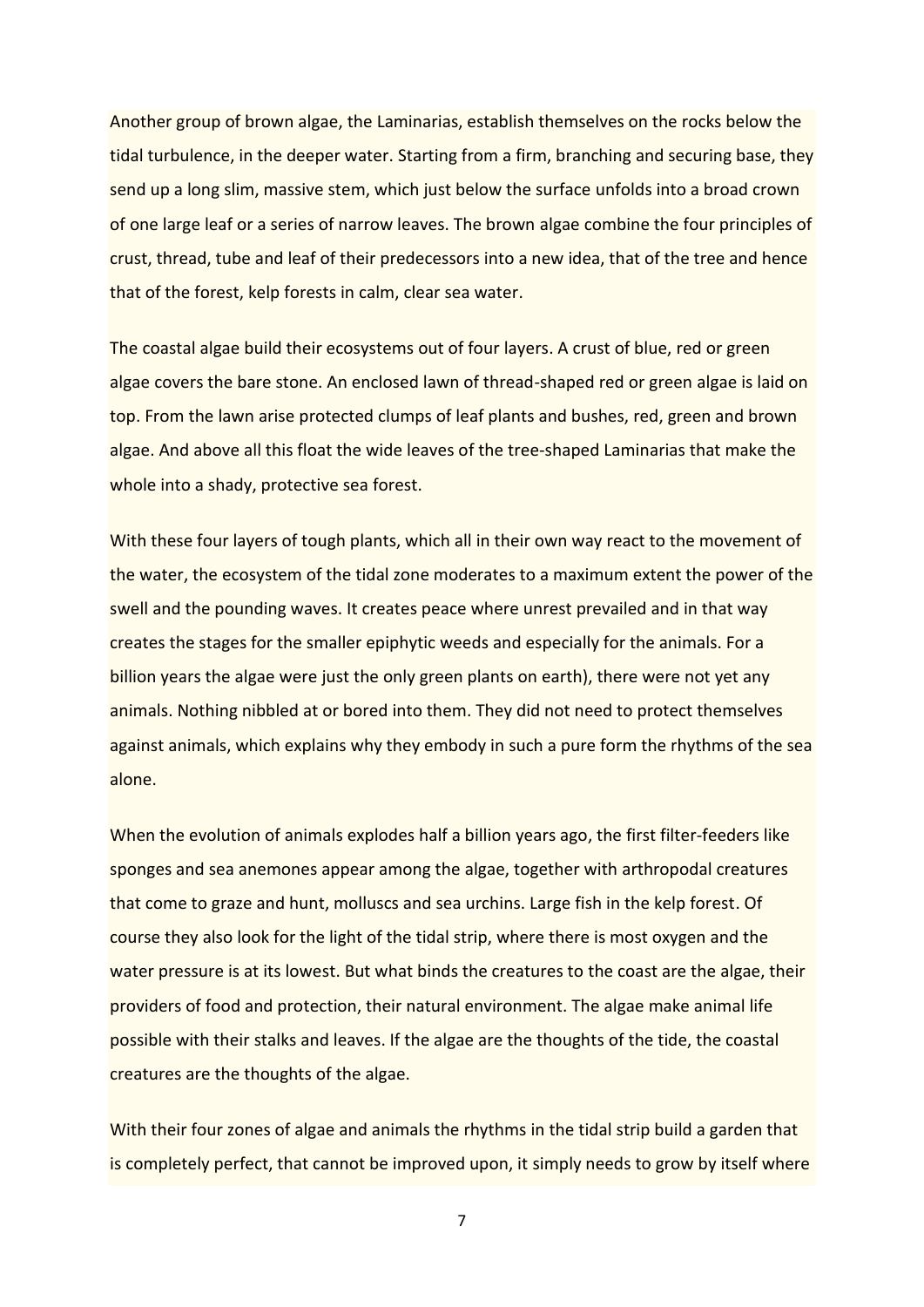a new habitat emerges, to grow to its fullest extent and go on and on, like the tidal flow itself.

From a billion years ago on, after the emergence of the brown algae, the evolution of the algae is complete: no new group is added to them, or dies out, everything goes on as before in the face of geological disasters and mass-extinctions. They were adequate and were never improved upon, as there was no need: the tidal flow in which they live comes by as regularly as the sun and moon day after day. Their environment did not change, so neither did they, or scarcely at all. The algae embody the principle of continuity, not wanting to do things better but continuing with what is good enough.

At every stage of their evolution plants develop a new sense in order to better understand the world they inhabit. The pigments of the algae - besides red, green and brown there are four additional tints among the monocellular algae, a construction type in itself -, the seven pigments of the algae are seven different filters for observing sunlight in seawater.

Each of them demonstrates an aspect of the ocean's body that remains invisible for the other pigments. They complement each other to form a total awareness. And after millions of years of reflection the algae understand simply: above the level of the tide there is still a world in which one can live.

And go ashore. At least one group of green algae does. They form an alliance with the thread-shaped moulds that crawled out of the water previously and feed themselves by sucking molecules from the bare rocks. Together they form the lichens and undertake the adventure of life above sea-level. All the other green, red, and brown algae remained behind in the tidal strips along the coast and never again stopped their swaying dancing, down to the present day. The ocean comprehends, the tide can think, the algae can tell their whole story.